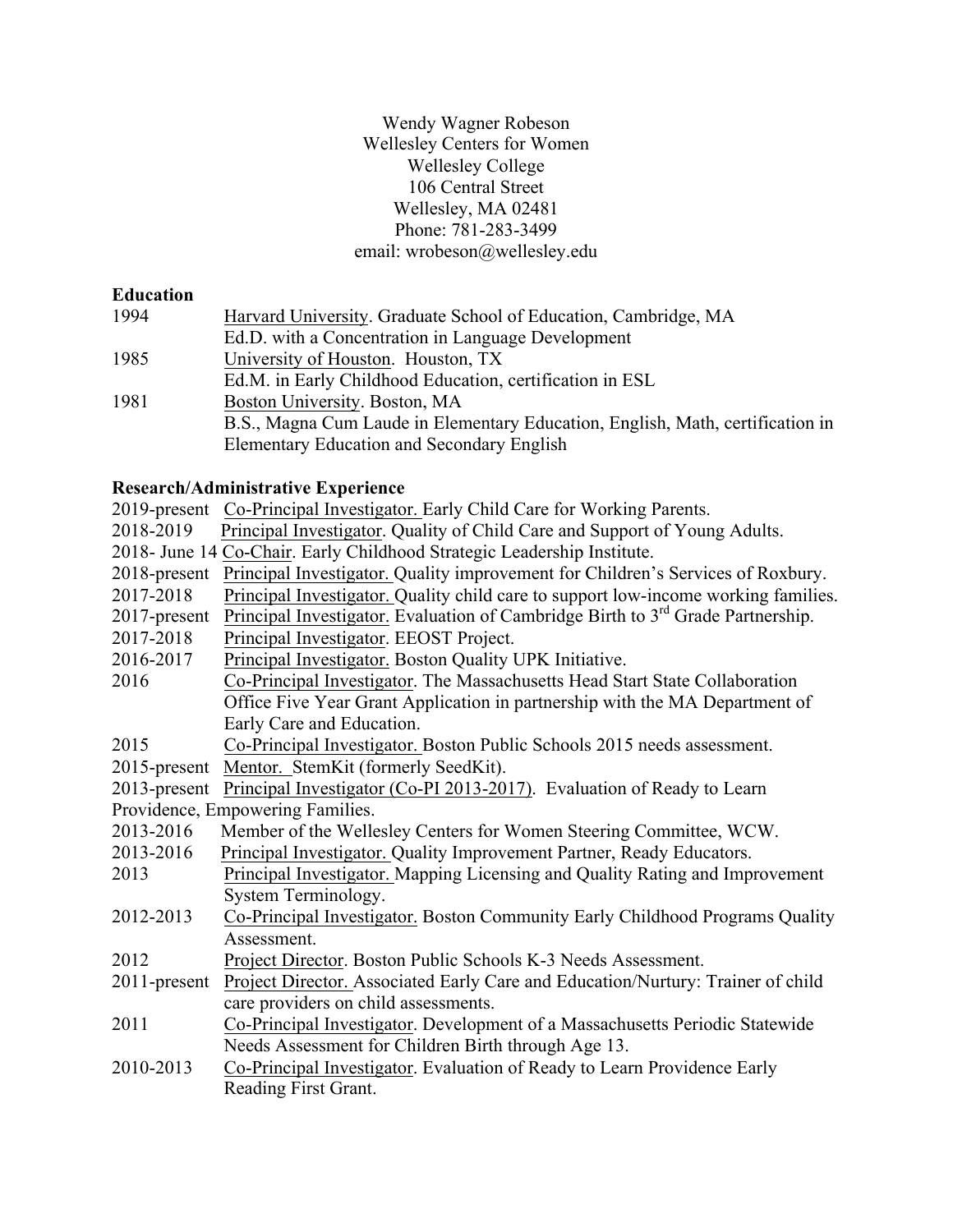| 2009-2011    | Principal Investigator. Facilities Assessment Project.                         |
|--------------|--------------------------------------------------------------------------------|
| 2007-present | Senior Research Scientist. Wellesley Centers for Women, Wellesley College,     |
|              | Wellesley, MA.                                                                 |
| 2007-2011    | Co-Principal Investigator. The Massachusetts Child Care Study: Child Care      |
|              | Subsidies, Child Care Needs & Utilization, and Choice of Care among Low-       |
|              | Income Working Families.                                                       |
| 2006-2010    | Principal Investigator. Boston Public Schools K1 and K2 Evaluation.            |
| 2006-2010    | Principal Investigator. Boston Early Care and Education Quality Study.         |
| 2004-2009    | Principal Investigator. Massachusetts Early Care and Education and School      |
|              | Readiness Study.                                                               |
| 2004-2005    | Co-Principal Investigator. The Massachusetts Higher Education Capacity Study.  |
| 2003         | Project Director. School Readiness in Massachusetts Kindergartners.            |
| 2001-2005    | Principal Investigator. Family Income, Infant Child Care and Child             |
|              | Development.                                                                   |
| 2000-2004    | Co-Principal Investigator. Massachusetts Cost and Quality of Early Child Care  |
|              | and Education Study.                                                           |
| 2000-2003    | Co-Principal Investigator. Child Care Today.                                   |
| 1996-2002    | Principal Investigator. Evaluation of ACRE Family Day Care, Lowell,            |
|              | Massachusetts.                                                                 |
| 1994-2008    | Co-Principal Investigator. NICHD Study of Early Child Care and Youth           |
|              | Development. (Formerly the NICHD Study of Early Child Care). Wellesley         |
|              | College Center for Research on Women, Wellesley, Massachusetts.                |
| 1989-2008    | Site Coordinator. NICHD Study of Early Child Care and Youth Development.       |
|              | (Formerly the NICHD Study of Early Child Care). Wellesley College Center for   |
|              | Research on Women, Wellesley, Massachusetts.                                   |
| 1989-2007    | Research Scientist. Wellesley College Center for Research on Women, Wellesley, |
|              | Massachusetts.                                                                 |
|              |                                                                                |

# **Teaching Experience**

| 2019      | Lecturer. Wellesley College, Pre-College Exploratory Workshop.                  |
|-----------|---------------------------------------------------------------------------------|
|           | Course taught: Exploring Children's Literature.                                 |
| 2000-2002 | Visiting Assistant Professor. Wellesley College, Department of Education.       |
|           | Course taught: Child Care Policy in the U.S.                                    |
| 1997      | Lecturer. Wellesley College, Department of Education. Course taught: Child      |
|           | Care Policy in the U.S.                                                         |
| 1988-1989 | Teacher. Boston University, Center for English and Language Orientation.        |
| 1987-1988 | Instructor. Clark University, Education Department.                             |
| 1981-1985 | Teacher. Middle school language arts, reading, English, and English as a Second |

Language, grades 6-8. Houston Independent School District.

**Professional Affiliations:** Society for Research in Child Development; National Association for the Education of Young Children; Boston Association for the Education of Young Children; Senior Advisory Committee, Boston Early Childhood Data Center; The Boston Opportunity Agenda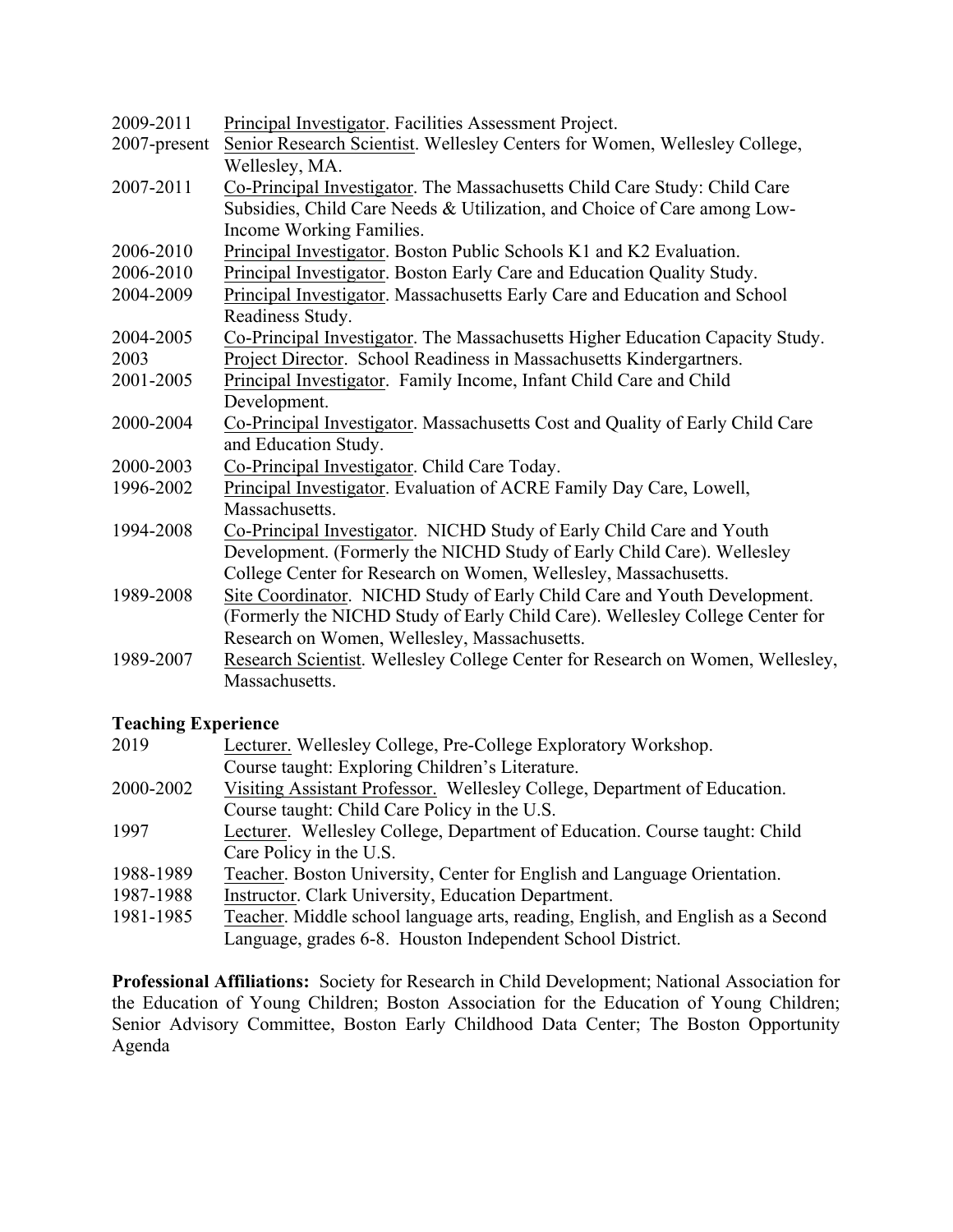#### **Research Projects**

- The Federal Reserve Bank of Boston. *Early Child Care for Working Parents.* Role: Co-PI. August 2019- present.
- The Harold Benenson Memorial Research Fund. *Quality of Child Care and Support of Young Adults.* Role: PI. July 2018-present.
- Children's Services of Roxbury. *Quality improvement for Children's Services of Roxbury.* Role: PI. February, 2018-present.
- The Harold Benenson Memorial Research Fund. *Quality child care to support low-income working families.* Role: PI. July 2017-present.
- The City of Cambridge. *Evaluation of the Birth to 3rd Grade Partnership.* Role: PI. May 2017-present.
- The Children's Investment Fund. *EEOST Project*. Role: PI. January 2017-present.
- The United Way. *Boston Quality UPK Initiative.* Role: PI. April 2016-January 2017.
- Massachusetts Head Start Collaboration Office and Massachusetts Department of Early Education and Care. The Massachusetts Head Start State Collaboration Office Five Year Grant Application in partnership with the MA Department of Early Care and Education. Role: Co-PI. February 2016- April 2016.
- Thrive in 5 and the United Way. *Quality Improvement Partner of Ready Educators.* Role: PI. June 2013- June 2016.
- Boston Public Schools. *Boston Public Schools 2015 needs assessment.* Role: Co-PI. March 2015- June 2015.
- U.S. Department of Education. *Empowering Families.* Subcontract from Ready to Learn Providence. Role: PI and Co-PI. December 2013-present.
- Massachusetts Department of Early Education and Care, *Mapping Licensing and Quality Rating and Improvement System Terminology*. Role: PI. April 2013 –June 2013.
- Boston Public Schools. *Boston Public Schools K-3 Needs Assessment.* Role: Project Director. January 2012-July 2012.
- Barr Foundation via Boston EQUIP. *Boston Community Early Childhood Programs Quality Assessment.* Role: Co-PI 2012-2013.
- Associated Early Care and Education/Nurtury. *Child Assessments.* Roles: Project director, trainer. May 2011-present.

Massachusetts Department of Early Education and Care. *Development of a Massachusetts Periodic Statewide Needs Assessment for Children Birth through Age 13.* Role: Co-PI. Feb 2011-June 2011.

- U.S. Department of Education. S359B090063. *Evaluation of Ready to Learn Providence (R2LP).* Role: Subcontract Co-PI. Oct 2009 – Sept 2013.
- Children's Investment Fund. F*acilities Assessment Project* Role: PI. Mar 2009 June 2011.
- Child Care Policy Grant from the Office of Planning, Research and Evaluation, Administration for Children and Families. *The Massachusetts Child Care Study: Child Care Subsidies, Child Care Needs and Utilization, and Choice of Care Among Low-Income Working Families*. Role on Project: Co-PI. Sept 2007-Sept 2011.
- Child Care Bureau, Administration for Children and Families. *Massachusetts Early Care and Education and School Readiness Study*. Role on project: PI. Sept. 2004 – Sept. 2009.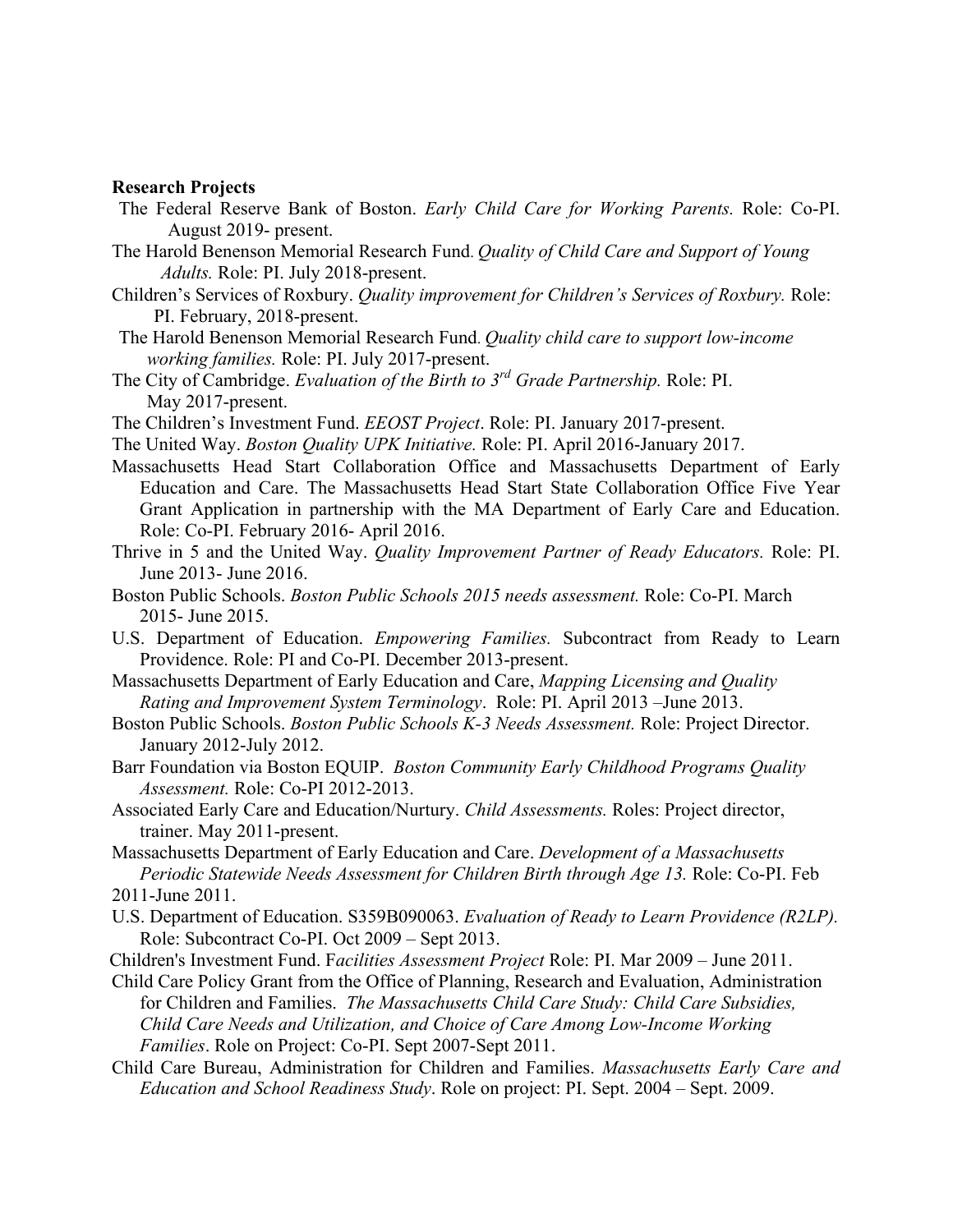- National Institute for Early Educational Research, funded by the Pew Foundation. Additional support from Strategies for Children, United Way of Massachusetts Bay, the A.L. Mailman Family Foundation and The Boston Foundation. *Massachusetts Higher Education Capacity Study.* Role on project: Co-Principal Investigator. July 2004- June 2005.
- Rutgers University, National Institute for Early Education*. School Readiness in Massachusetts Kindergartners*. Role on project: Project Director. March 2003 – May 2003.
- Child Care Bureau, Administration for Children and Families. *Family Income, Infant Child Care and Child Development*. Role on project: PI. Sept. 2001 – Sept. 2005.
- Massachusetts Department of Education. *Massachusetts Cost and Quality of Early Child Care and Education Study*. Principal Investigator: Dr. Nancy L. Marshall. Role on project: Co-PI. Jan. 1, 2000 – June 30, 2004.
- Child Care Bureau, Administration for Children and Families. *Child Care Today*. Principal Investigator: Dr. Nancy Marshall. Role on project: Co-PI. Sept. 2000–Aug. 2003.
- ACRE Family Day Care, Corporation. *Evaluation of training of Day Care Providers from 1989 to present.* Role on project: Director. 1996-2002.
- *NICHD Study of Early Child Care and Youth Development*. Principal Investigator: Dr. Kathleen McCartney. Role on project: from 1989-2008, Dr. Robeson served as site coordinator and from 1994-2005, she served as Co-PI.
- US Department of Education. *Empowering Families.* Subcontract from Ready to Learn Providence. Role: Co-Evaluator. December 2013-present.

### **Publications**

- Robeson, W.W., (2018). *A Toolkit for Teachers of Preschool Children in Promoting Language and Literacy in the Classroom.* Wellesley Centers for Women: Wellesley
- Marshall, N. L. & Robeson, W. W. (2017). Boston Quality Inventory: Community centers, Head Starts, charter and religious schools in six neighborhoods. Wellesley Centers for Women.
- Robeson, W.W., (September 6, 2017). *Developing babies' literacy skills.* Wellesley Centers for Women, blog post.
- Robeson, W.W., Marshall, N.L. & Roberts, J. (2016). *The Ready Educators Quality Improvement Pilot: A REQIP Toolkit.* Wellesley Centers for Women, Wellesley MA.
- Bozzi, L., Layzer, C., Marshall, N. L. & Robeson, W.W. (2015). *Boston Public Schools 2015 needs assessment*. A report prepared for Jason Sachs, Boston Public Schools. Cambridge, MA: Abt Associates with Wellesley Centers for Women, Wellesley College.
- Robeson, W.W., Roberts, J., & Marshall, N. L, Tracy, A. (in process). *The quality of infant center-based child care and toddler's behavior problems.*
- Roberts, J., Robeson, W.W. & Marshall, N. L (in process). T*he influence of early care and education on children's outcomes and family functioning: An ecological model.*
- Roberts, J., Robeson, W.W. & Marshall, N. L, Tracy, A. (submitted for publication). *Academic Readiness and Dimensions of Quality in Preschool Classrooms.*
- Marshall, N. L., Robeson, W.W., Tracy, A.J., Frye, A., & Roberts, J. (2013). Subsidized child care, maternal employment and access to quality, affordable child care. *Early Childhood Research Quarterly*, *28,* 808-819.
- Robeson, W.W. & Marshall, N.L. (2013). *Father Involvement in Families of Working Mothers.*  Wellesley Centers for Women, Wellesley College.
- Robeson, W.W. & McCartney, K. (2011). Emergence of communication: words, grammar and first conversations. In Mangione, P.L. & Greenwald, D. (Eds.), *Infant/toddler caregiving: A*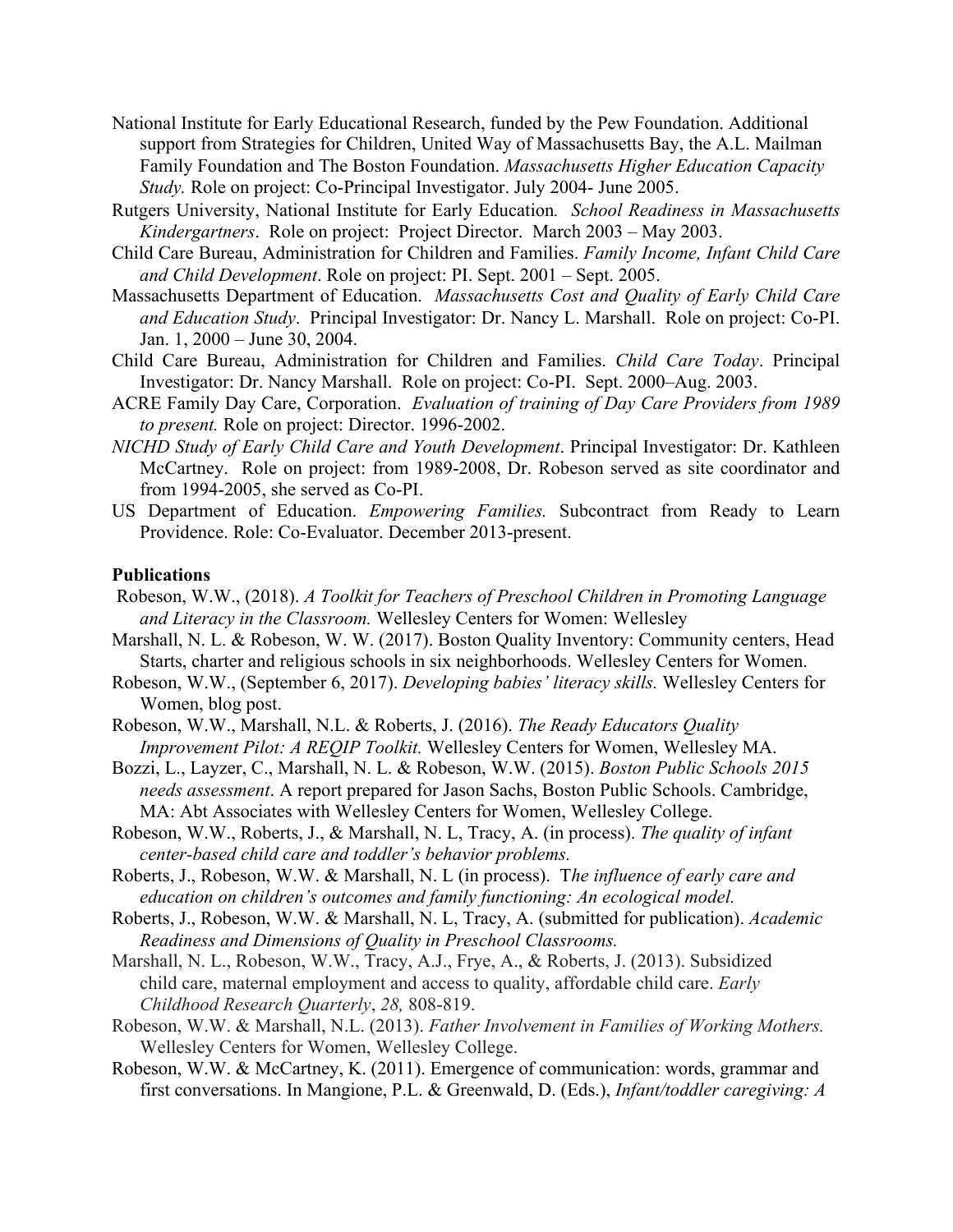*guide to language development and communication (2nd ed.).* Sacramento, CA: California Department of Education.

- Pardee, M. Cowden, M., Robeson, W.W., Marshall, N.L., Hall, G., Tomasetti, S., & Hutchinson, B., (2011). *Program Facility Standards for Early Care and Education & Out-of-School-Time Programs.* The Children's Investment Fund. Available from CIF at http://www.childrensinvestmentfundma.org/BldgInfrastructureReport.html
- Marshall, N.L., Robeson, W.W., Hall, G., Tomasetti, S., & Hutchinson, B. (2011). *Facilities Inventory Project: Data Report.* Wellesley Centers for Women, Wellesley College. Internal report to the Children's Investment Fund. Available from CIF at http://www.childrensinvestmentfundma.org/BldgInfrastructureReport.html
- Marshall, NL, Dennehy, J., Robeson, WW. & Roberts, J. (2010). *Boston Quality Inventory 2010: Community Early Care and Education Programs*. Wellesley Centers for Women, Wellesley College, Wellesley, MA
- Marshall, NL, Robeson, WW, Hall, G, Tomasetti, S and Hutchinson, B. 2011. *Facilities Inventory Project: Boston Report*. Wellesley Centers for Women & On-Site Insight. Report to The Children's Investment Fund. Available from CIF at http://www.childrensinvestmentfundma.org/BldgInfrastructureReport.html
- Children's Investment Fund. (2012). *Building an Infrastructure for Quality: An Inventory of Early Childhood Education and Out-of-School Time Facilities in Massachusetts*. Available from CIF at http://www.childrensinvestmentfundma.org/BldgInfrastructureReport.html
- Marshall, NL, Dennehy, J., Robeson, WW. & Roberts, J. (2010). *Boston Quality Inventory 2010: Community Early Care and Education Programs*. Wellesley Centers for Women, Wellesley College, Wellesley, MA
- NICHD Early Child Care Research Network\*. (2008). Social competence with peers in third grade: Associations with earlier peer experiences in childcare. *Social Development*, *17*, 419- 453.
- Pianta, R., Belsky, J., Vandergrift, N., Houts, R., Morrison, F., & the NICHD Early Child Care Research Network. (2008). Classroom effects on children's achievement trajectories in elementary school. *American Educational Research Journal,* 45 92), 365-397.
- Pianta, R.C., & NICHD Early Child Care Research Network. (2007). Developmental science and education: The NICHD Study of Early Child Care and Youth Development findings from elementary school. In R.V. Kail (Ed), *Advances in child development and behavior* (pp. 254- 296)*.* NY: Elsevier.
- Pianta, R.C., Belsky, J., Houts, R., Morrison, F., & NICHD Early Child Care Research Network. (2007). Opportunities to learn in America's elementary classrooms. *Science 315(5820),* 1795-1796.
- Robeson, W.W., & Roberts, J. (2007). Playground and recreational activities*.* In B.J. Bank (Ed.), *Gender and Education: An Encyclopedia* (pp. 613-619). Westport, CT: Praeger.
- Marshall, N.L., Dennehy, J., Starr, E., & Robeson, W.W. (2005). *Institutions of Higher Education Program Directory*. Center for Research on Women, Wellesley College.
- Marshall, N.L., Dennehy, J., Johnson-Staub, C., & Robeson, W.W. (2005). *Massachusetts Capacity Study Research Brief: Characteristics of the Current Early Education and Care Workforce Serving 3-5 Year-olds*. Center for Research on Women, Wellesley College.
- Marshall, N.L., Dennehy, J., Starr, E., & Robeson, W.W. (2005). *Preparing the Early Education and Care Workforce: The Capacity of Massachusetts' Institutions of Higher Education*. Center for Research on Women, Wellesley College.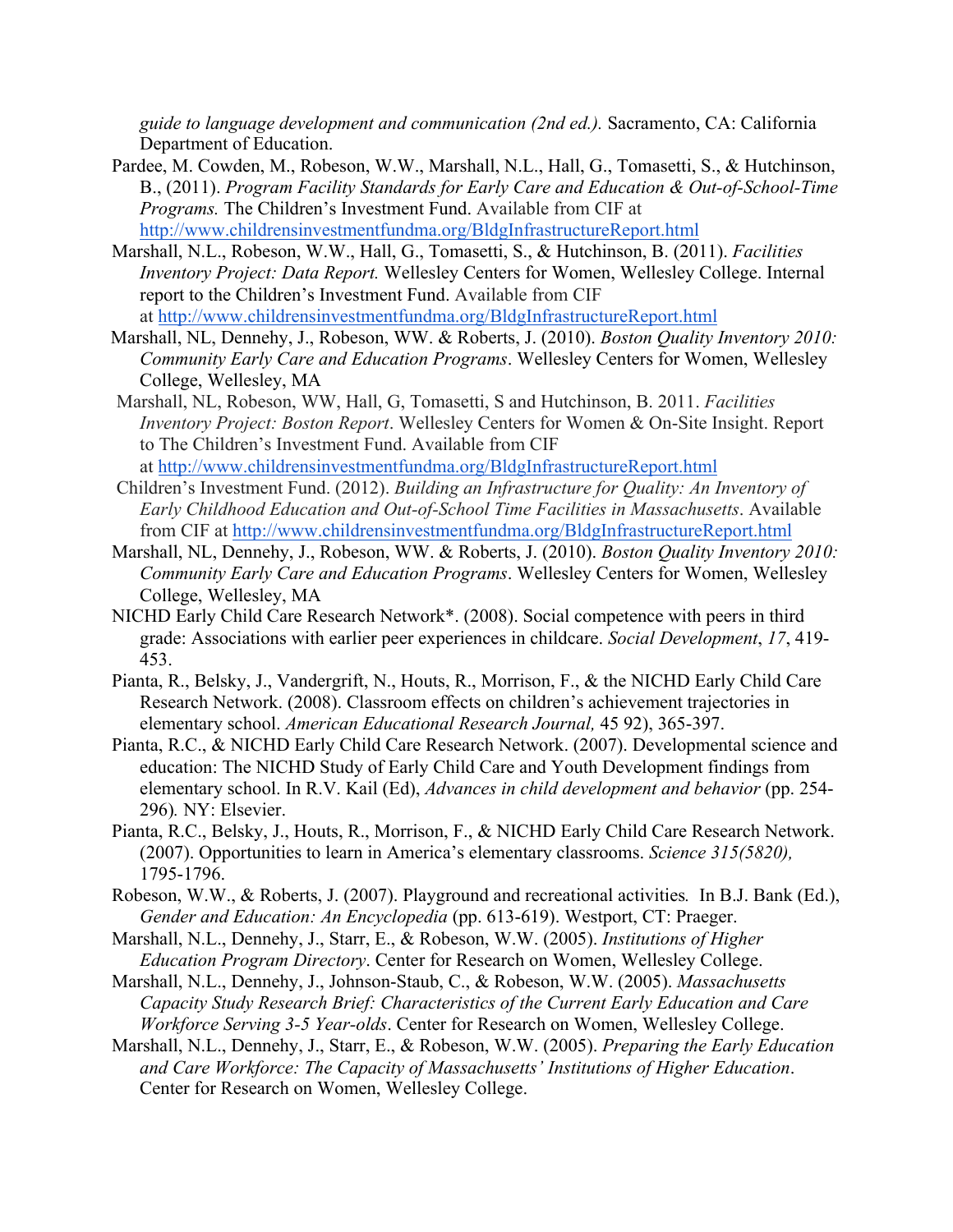- Marshall, N.L., Dennehy, J., Starr, E., & Robeson, W.W. (2005). *Preparing the Early Education and Care Workforce: The Capacity of Massachusetts' Institutions of Higher Education, Executive Summary*. Center for Research on Women, Wellesley College.
- NICHD Early Child Care Research Network. (2005). A day in third grade: A large-scale study of classroom quality and teacher and student behavior. *The Elementary School Journal, 105*, 305-323.
- NICHD Early Child Care Research Network. (2005). *Child care and child development: Results from the NICHD study of early child care and youth development.* New York: Guilford Press.
- NICHD Early Child Care Research Network. (2005). Duration and developmental timing of poverty and children's cognitive and social development from birth through third grade. *Child Development, 76*, 795-810.
- NICHD Early Child Care Research Network. (2005). Early child care and children's development in the primary grades: Follow-up results from the NICHD study of early child care. *American Educational Research Journal, 42*(3), 537-570.
- NICHD Early Child Care Research Network. (2005). Predicting individual differences in attention, memory, and planning in first graders from experiences at home, child care, and school. *Developmental Psychology, 41*, 99-114.
- Marshall, N.L., Creps, C.L., Burstein, N.R., Roberts, J., Dennehy, J., Robeson, W.W., & Glantz, F.B. (2004). *The Cost and Quality of Full Day, Year-Round Early Care and Education in Maine: Preschool Classrooms.* Center for Research on Women, Wellesley College, Muskie Institute of the University of Southern Maine, and Abt Associates Inc.
- Marshall, N.L., Creps, C.L., Burstein, N.R., Roberts, J., Glantz, F.B., & Robeson, W.W. (2004). *The Cost and Quality of Full-Day Year-Round Early Care and Education in Massachusetts: Infant and Toddler Classrooms*. Center for Research on Women, Wellesley College.
- Marshall, N.L., Creps, C.L., Burstein, N.R., Squibb, B., Roberts, J., Dennehy, J., Robeson, W.W., & Wang, S.Y. (2004). *The Cost and Quality of Family Child Care in Maine*. Wellesley College: Wellesley Centers for Women, University of Maine, and Abt Associates.
- NICHD Early Child Care Research Network. (2004). Affect dysregulation in the mother-child relationship in the toddler years: Antecedents and consequences. *Developmental Psychopathology, 16*, 43-68.
- NICHD Early Child Care Research Network. (2004). Are child developmental outcomes related to before- and after-school care arrangements? Results from the NICHD Study of Early Child Care and Youth Development. *Child Development, 75,* 280-295.
- NICHD Early Child Care Research Network. (2004). Does class size in first grade relate to changes in child academic and social performance or observed classroom processes? *Developmental Psychology, 40,* 651-664.
- NICHD Early Child Care Research Network. (2004). Trajectories of physical aggression from toddlerhood to middle childhood: Predictors, correlates, and outcomes. *Monographs of the Society for Research in Child Development, 69(4, 278)*, 1-146.
- NICHD Early Child Care Research Network. (2004). Type of care and children's development at 54 months. *Early Childhood Research Quarterly, 19(2)*, 203-230.
- Boyle, D.E., Marshall, N.L., & Robeson, W.W. (2003). Gender at play: Fourth-grade girls and boys on the playground. *American Behavioral Scientist, 46(10)*, 1326-1345.
- Johnson, D.J., Jaeger, E., Randolph, S.M., Cauce, A.M., Ward, J., & the NICHD Early Child Care Research Network. (2003). Studying the effects of early child care experiences on the development of children of color in the U.S.: Toward a more inclusive research agenda.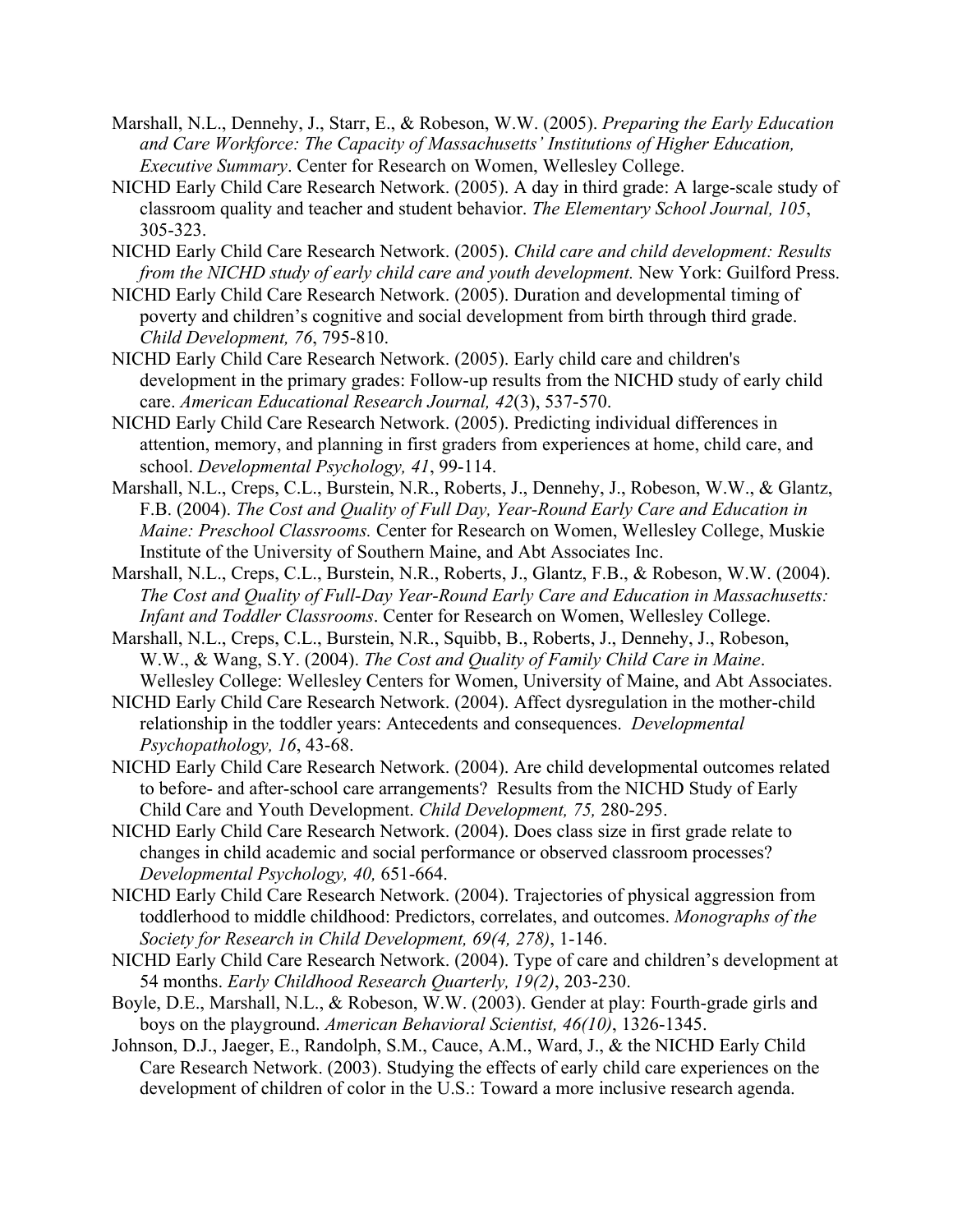*Child Development, 74,* 1558-1576.

- Marshall, N.L., Creps, C.L., Burstein, N.R., Cahill, K.E., Robeson, W.W., Wang, S.Y., Schimmenti, J., & Glantz, F.B. (2003). *Family Child Care Today: A Report of the Findings of the Massachusetts Cost/Quality Study: Family Child Care Homes*. Wellesley Centers for Women and Abt Associates, Inc.
- Marshall, N.L., Robeson, W.W., & Keefe, N. (2003). Gender Equity in Early Childhood Education. In C. Copple (Ed.), *A world of difference: Readings on teaching young children in a diverse society*. Washington, DC: NAEYC.
- NICHD Early Child Care Research Network. (2003). Child care and common communicable illnesses in children aged 37 to 54 months. *Archives of Pediatrics & Adolescent Medicine, 157*, 196-200.
- NICHD Early Child Care Research Network. (2003). Child care in the world -past and present: Does amount of time spent in child care predict socioemotional adjustment during the transition to kindergarten? *The Journal of Child Health, 62*, 418-431.
- NICHD Early Child Care Research Network. (2003). Do children's attention processes mediate the link between family predictors and school readiness? *Developmental Psychology, 39*, 581-593.
- NICHD Early Child Care Research Network. (2003). Does amount of time spent in child care predict socioemotional adjustment during the transition to kindergarten? *Child Development, 74(4),* 976-1005.
- NICHD Early Child Care Research Network. (2003). Does quality of child care affect child outcomes at age 4 ½? *Developmental Psychology, 39*, 451-469.
- NICHD Early Child Care Research Network. (2003). Early child care and mother-child interaction from 36 months through first grade. *Infant Behavior and Development, 26,* 345- 370.
- NICHD Early Child Care Research Network. (2003). Families matter—even for kids in child care. *Journal of Developmental and Behavioral Pediatrics, 24,* 58-62.
- NICHD Early Child Care Research Network. (2003). Frequency and intensity of activity of third-grade children in physical education. *Archives of Pediatrics & Adolescent Medicine, 157*, 185-190.
- NICHD Early Child Care Research Network. (2003). Social functioning in first grade: Associations with earlier home and child care predictors and with current classroom experiences. *Child Development, 74(6),* 1639-1662.
- NICHD Early Child Care Research Network. (2003). The NICHD Study of Early Child Care: Contexts of development and developmental outcomes over the first seven years of life. In J. Brooks-Gunn, & L.J. Berlin (Eds.). *Early childhood development in the 21st century*. (pp. 182-201). New York: Teachers College Press.
- NICHD Early Child Care Research Network, & Duncan, G. J. (2003). Modeling the impacts of child care quality on children's preschool cognitive development. *Child Development, 74,* 1454-1475.
- Marshall, N.L., Creps, C.L., Burstein, N.R., Glantz, F.B., Robeson, W.W., Barnett, S., Schimmenti, J., & Keefe, N. (2002). *Early Care and Education in Massachusetts Public School Preschool Classrooms.* Wellesley Centers for Women and Abt Associates Inc.
- NICHD Early Child Care Research Network. (2002). Early child care and children's development prior to school entry: Results from the NICHD Study of Early Child Care. *American Educational Research Journal, 39*, 133-164.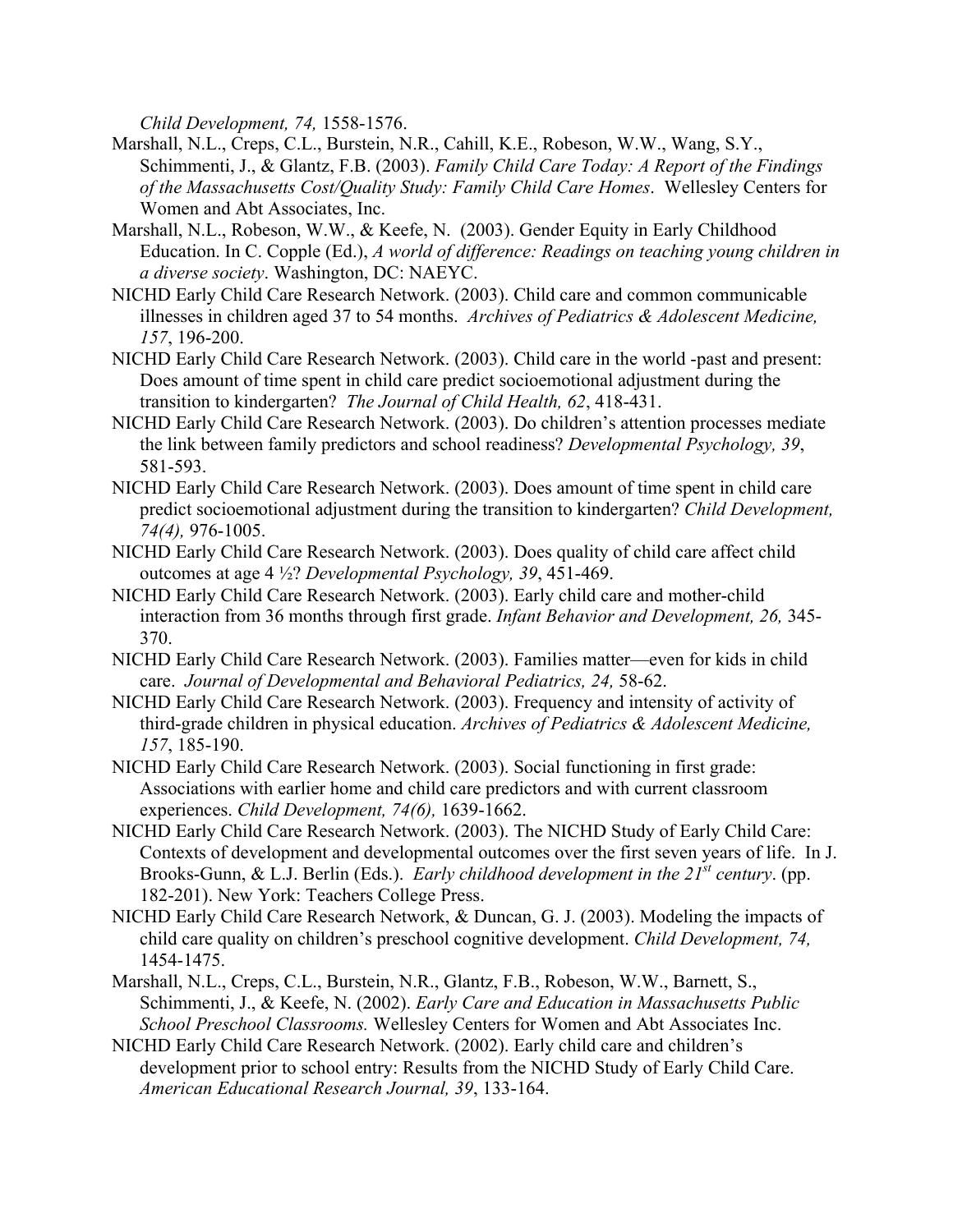- NICHD Early Child Care Research Network. (2002). The relation of global first grade classroom environment to structural classroom features, teacher, and student behaviors. *The Elementary School Journal, 102(5),* 367-387.
- NICHD Early Child Care Research Network. (2002). Structure  $\rightarrow$  process  $\rightarrow$  outcome: Direct and indirect effects of caregiving quality on young children's development. *Psychological Science, 13*, 199-206.
- Robeson, W.W., & Roberts, J. (2002). *A descriptive comparison of system-based family child care providers and non-system-based family child care providers and the children they serve in Massachusetts*. Report to Acre Family Day Care Corporation.
- Marshall, N.L., Creps, C.L., Burstein, N.R., Glantz, F.B., Robeson, W.W., Barnett, S. (2001). *The Cost and Quality of Full Day, Year-round Early Care and Education in Massachusetts: Preschool Classrooms.* Wellesley Centers for Women and Abt Associates Inc. Also available through ERIC/EECE as ED 475 638 or PS 030 115.
- NICHD Early Child Care Research Network. (2001). Before Head Start: Income and ethnicity, family characteristics, child care experiences, and child development. *Early Education and Development, 12(4),* 545-576.
- NICHD Early Child Care Research Network. (2001). Child care and common communicable illnesses. *Archives of Pediatrics & Adolescent Medicine, 155*, 481-488.
- NICHD Early Child Care Research Network. (2001). Child care and family predictors of preschool attachment and stability from infancy. *Developmental Psychology, 37*, 847-862.
- NICHD Early Child Care Research Network (April/May 2001). A new guide for evaluating child care quality. *Bulletin of zero to three: National Center for Infants, Toddlers, and Families, 21(5)*, 40-47.
- NICHD Early Child Care Research Network. (2001). Nonmaternal care and family factors in early development: An overview of the NICHD Study Of Early Child Care. *Journal of Applied Developmental Psychology, 22*, 457-492.
- NICHD Early Child Care Research Network. (2001). Parenting and family influences when children are in child care: Results from the NICHD Study of Early Child Care. In J. Borkowski, S. Ramey, & M. Bristol-Power (Eds.). *Parenting and the child's world: Influences on intellectual, academic, and social-emotional development* (pp. 99-123). Mahwah, NJ: Erlbaum.
- NICHD Early Child Care Research Network. (2000). Characteristics and quality of child care for toddlers and preschoolers. *Applied Developmental Science, 4(3)*, 116-135.
- NICHD Early Child Care Research Network. (2000). Factors associated with fathers' caregiving activities and sensitivity with young children. *Journal of Family Psychology, 14(2)*, 200-219.
- NICHD Early Child Care Research Network. (2000). The relation of child care to cognitive and language development. *Child Development, 71(4)*, 960-980.
- Marshall, N.L., Robeson, W.W., & Keefe. (1999). Gender equity in early childhood education. *Young Children, 54(4)*, 9-13.
- NICHD Early Child Care Research Network.(1999).Child outcomes when child-care classes meet recommended guidelines for quality. *American Journal of Public Health, 89(7)*, 1072- 1077.
- Robeson, W.W. (1998). *An outcome evaluation of ACRE family day care provider training program*.
- Robeson, W.W. (1997). *An evaluation of the ACRE family day care provider training program*.
- Robeson, W.W. (1996). *Language development from birth to six months*. The Early Childhood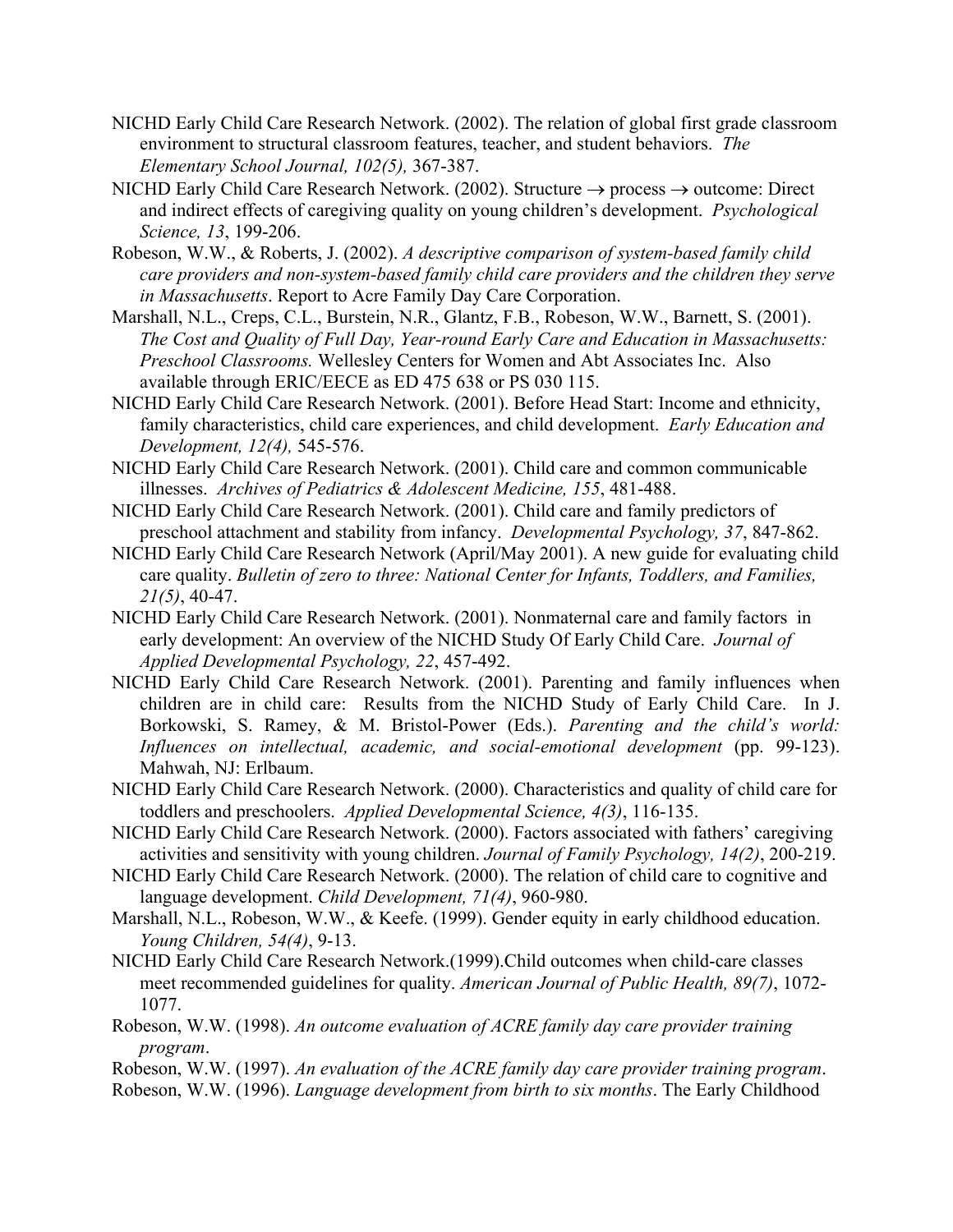Connection Project Paper 03. Wellesley, MA: Wellesley College Center for Research on Women.

- Robeson, W.W. (1994). *The relationship between verbal feedback from mothers and their children's language development*. Unpublished doctoral dissertation, Harvard Graduate School of Education, Cambridge, MA.
- McCartney, K., & Robeson, W.W. (1992). Emergence of communication: Words, grammar and first conversations. In J.R. Lally, P.L. Mangione, & L.L. Young-Holt (Eds.), *Infant/toddler caregiving: A guide to language development and communication* (pp. 29-39). Sacramento, CA: California Department of Education.
- McCartney, K., Robeson, W.W., Jordan, E., & Mouradian, V. (1991). Mothers' language with first- and second-born children: A within family study. In K. Pillemer, & K. McCartney, (Eds.) *Parent-child relations throughout life* (pp. 125-142). Hillsdale, NJ: Lawrence Erlbaum.

### **Conference Papers and Presentations**

- Robeson, W.W. (July 18, 2019). *STEMKit.* Presentation to Mandela YALI Fellows. Wellesley Centers for Women. Wellesley, MA.
- Marshall, N.L. & Robeson, W.W. (August 2019). *Integrating Intervention Approaches: Development and Initial Testing of an Early Childhood Education Intervention.* Paper to be presented at the American Sociological Association 2019 Annual Meeting, New York, NY.
- Robeson, W.W. & Roberts, J. (June, 2018).*Measuring and Promoting High Quality Practices*. Early Childhood Strategic Leadership Institute, Wellesley, MA.
- Marshall, N.L. & Robeson, W.W. (November, 2017). *Boston Quality Inventory: Community centers, Head Starts, charter and religious schools in six neighborhoods*. Closing Boston's "Quality Gap" in Early Education. Boston, MA
- Robeson, W.W., Bercu, C., Narvaez, I., Sarang, M., & Gebre, M., (October 19, 2017). *SeedKit: Bringing Science Education to Ghana.* Lunchtime Seminar, Wellesley Centers for Women, Wellesley, MA. (now known as StemKit)
- Robeson, W.W., & Marshall, N.L. (September 22, 2016). *Advancing Early Childhood Education Policy in the U.S.* Lunchtime Seminar, Wellesley Centers for Women, Wellesley, MA.
- Robeson, W.W. (July 15, 2016). *Early Care and Education in the US and the World.* Presentation to Mandela YALI Fellows. Wellesley Centers for Women. Wellesley, MA.
- Robeson, W.W. (June 3, 2016). *Worthy Wages for Child Care Professionals.* Policy Recommendations for the Next U.S. Administration. Wellesley College, Wellesley, MA.
- Marshall, N.L. & Robeson, W.W. (June 1, 2016). *Ready Educators Quality Improvement Project (REQUIP).* Improving Quality in Community-Based Early Education and Care Programs: Successes, Challenges, and Lessons Learned. Boston, MA.

Robeson, W.W. (May 12, 2016). *Worthy Wages for Child Care Professionals.* Advancing the Status for Women & Girls, Families & Communities: Policy Recommendations for the Next US President. Wellesley College, Wellesley, MA.

- Robeson, W.W. (April 2016). *Curriculum and Assessment.* 2016 QRIS Grant Technical Assistance and Resource Conference. Lowell and Springfield , MA.
- Robeson, W.W. (June 14, 2014). *Morning Break-out session for Family Child Care Providers.*  2014 QRIS Grant Technical Assistance and Resource Conference. Fitchburg, MA.
- Robeson, W.W., Marshall, N.L, & Richer, A. (April 10, 2014). *Men's Changing Family Roles.* Lunchtime Seminar, Wellesley Centers for Women, Wellesley, MA.
- Marshall, N.L., Frye, A., Roberts, J., & Robeson, W.W. August 2013. *Parental preferences and*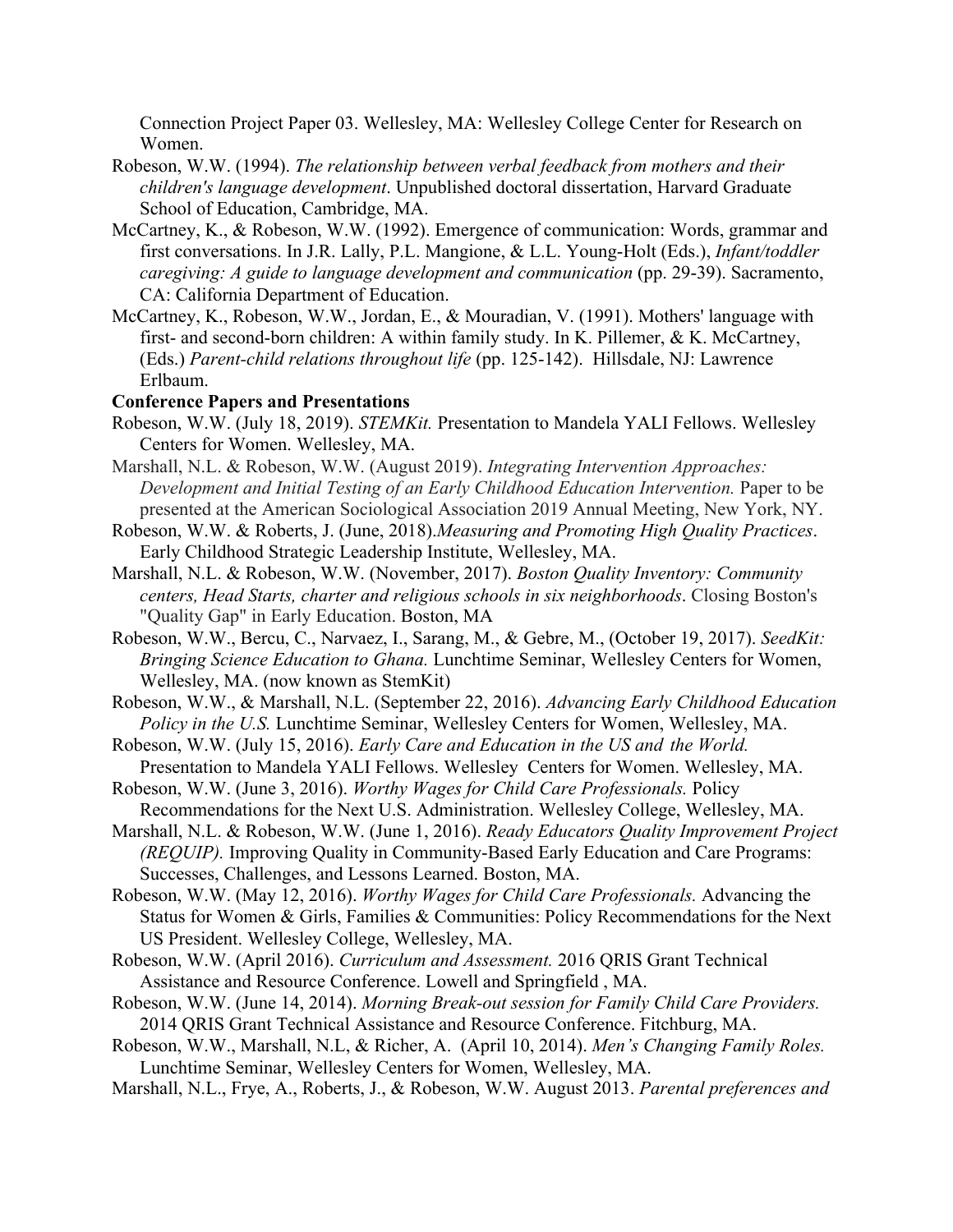*decisions about early child care.* Paper presented at the annual meeting of the American Sociological Association, New York, NY.

- Marshall, N.L. & Robeson, W.W. August 2013. *Fathers' time with their children: changing family-work arrangements.* Paper presented at the annual meeting of the American Sociological Association, New York, NY.
- Robeson, W.W. (October 23-25, 2012). *Child Care Subsidies, Access, and Choice: Emerging Insights and Unanswered Questions.* Facilitator at symposium conducted at the Annual Meeting of the Child Care Research Consortium, Bethesda, MD.
- Robeson, W.W. (October 23-25). *Closing Plenary: Highlights across Themes and Reflections from HHS Leadership.* Presenter at plenary conducted at the Annual Meeting of the Child Care Research Consortium, Bethesda, MD.
- Robeson, W.W. & Roberts, J. (November 16-17, 2011). *Parental Perception of Child Care Subsidies.* Facilitator and presenter at symposium conducted at the Annual Meeting of the Child Care Research Consortium, Bethesda, MD.
- Marshall, N.L., Robeson, W.W., & Dennehy, J. (May 19-22, 2011). *Low-income Workers and Work-Family Issues.* Poster presented at *Work, Stress, and Health 2011: Work and Wellbeing in an Economic Context*, the 9<sup>th</sup> International Conference on Occupational Stress and Health, Orlando, FL.
- Robeson, W.W. (2010). *New and Changing Families*. Symposium conducted at 35<sup>th</sup> Anniversary Daytime Symposium: Reflections, Conversations, New Directions. Wellesley College, Wellesley, MA.
- Robeson, W.W. & Roberts, J. (2010). *Lessons Learned about Child Care Decisionmaking.*  Symposium conducted at the Annual Meeting of the Child Care Research Consortium, Washington, DC.
- Robeson, W.W. (2010). C*hild Care Subsidies and Child/Family Well-Being*. Symposium conducted at the Annual Meeting of the Child Care Research Consortium, Washington, DC.
- Marshall, N.L., Robeson, W.W., Roberts, J. & Dennehy, J. (2010). Child Care Subsidies: Child presented at the Annual Meeting of the Child Care Research Care Needs & Utilization & Choices of Care among Low-Income Working Families. Poster Consortium, Washington, DC.
- Marshall, N.L., & Robeson, W.W. (November 5-8, 2009). *Maternity Leave Arrangements and Working Mothers' Wellbeing*. Paper accepted for presentation at *Work, Stress, and Health 2009: Global Concerns and Approaches*, the 8th International Conference on Occupational Stress and Health, San Juan, PR.
- Marshall, N.L., Robeson, W.W., Tracy, A.J., & Roberts, J. (August 2009). *Welfare Reform, Subsidized Child Care, and Family and Child Well-being*. Paper presented at the annual meetings of the American Sociological Association, San Francisco, CA.
- Robeson, W.W., Roberts, J.R., Marshall, N.L., Gleason, T., & Wang, S. (November 8, 2003). *Infant Child Care and Parental Employment.* Paper presented as part of a symposium, Child Care and Employment - Can Government Programs Promote Work and Protect Children? Presented at Association for Public Policy Analysis and Management (APPAM) meetings, Washington, D.C.
- Sachs, J., Marshall, N.L., Creps, C.L., Barnett, W., Robeson, W.W., Glantz, F.B., & Burstein, N.R. (November 2002). *The Massachusetts Cost and Quality Study: Results from Year 2*. Presentation at the annual meeting of the National Association for the Education of Young Children, New York City, NY.